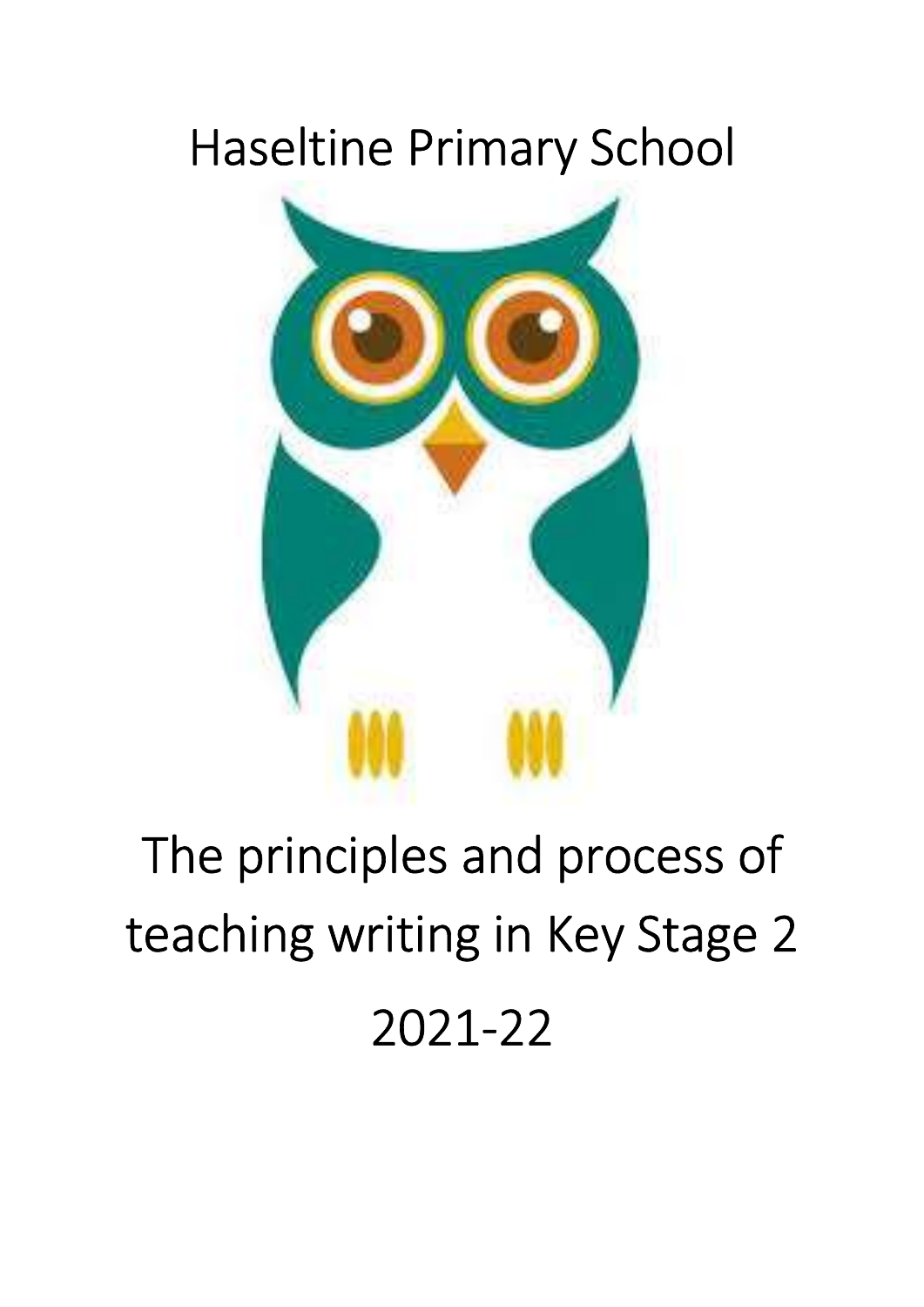#### 2021-22

## Principles in Outline

The goal for teachers at Haseltine is to enable our children to become eloquent, passionate and creative authors who always have the reader in mind when writing and can communicate their ideas clearly.

## To write well, we all need to have something to say and a desire to say it

- Before young writers can meaningfully attend to how they have written something, they need to have engaged with *what* they want to say – the ideas;
- Engaging young writers' imaginations, emotions and personal beliefs is therefore critical.

#### Good writing requires time and space to develop

- Children often need to write to find out what they want to say. Teachers, however, often move far too quickly to pinning things down, to being explicit too soon, reducing writing to a very linear process; this removes decisions & authorship from the children.
- Allowing young writers the space to explore ideas and language, to test out words and phrases and arguments, is critical. This space is built into the 4 stage process outlined below.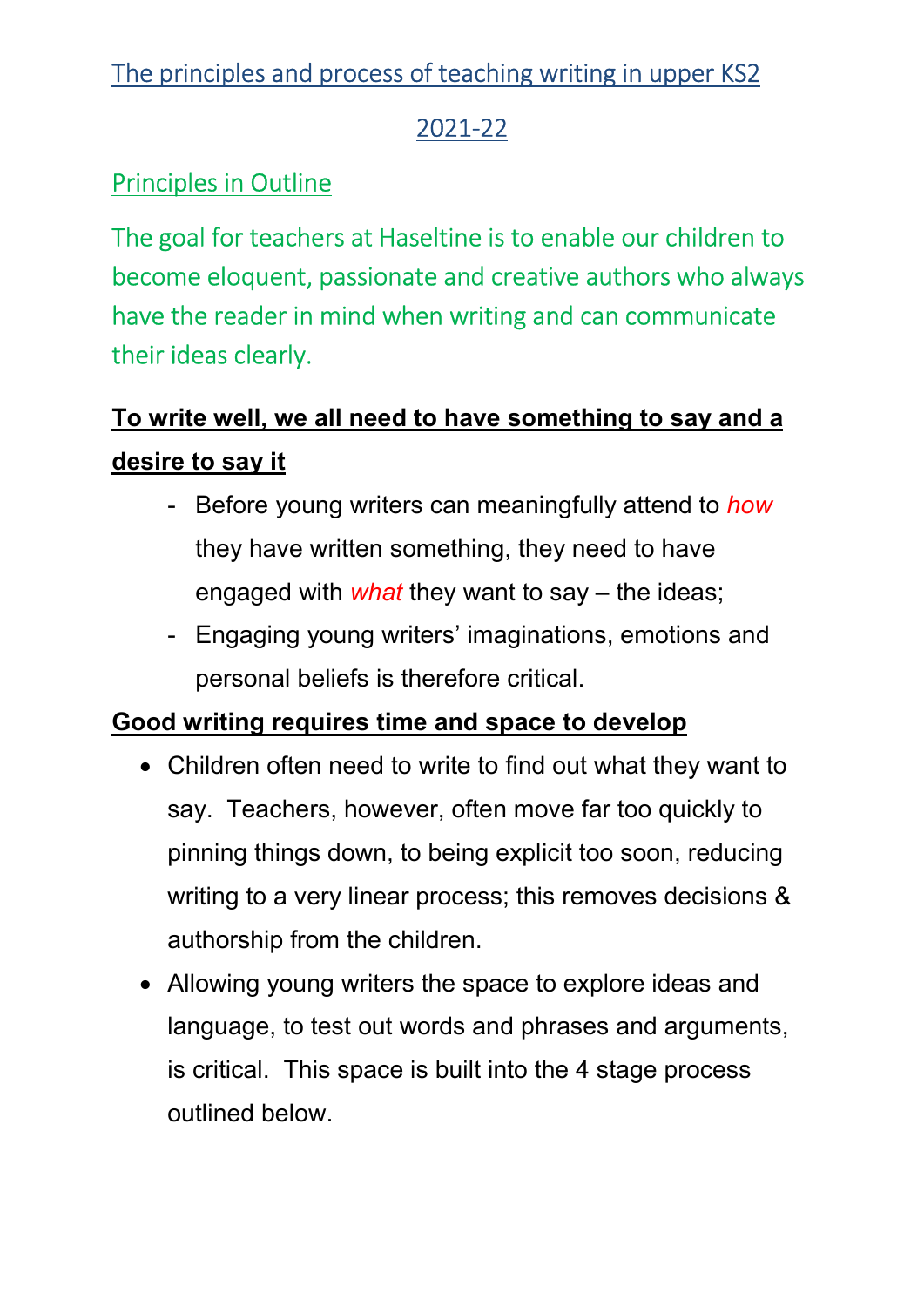## 2021-22

## The 4 stage process

| 1. Immersion                                                                                                                                                                                                                                                        |                                                                                                                                                                                                                                                                                                                      |
|---------------------------------------------------------------------------------------------------------------------------------------------------------------------------------------------------------------------------------------------------------------------|----------------------------------------------------------------------------------------------------------------------------------------------------------------------------------------------------------------------------------------------------------------------------------------------------------------------|
| a) in the subject                                                                                                                                                                                                                                                   | explore the context/issues via<br>discussions & debates; role plays;<br>trips                                                                                                                                                                                                                                        |
| b) in the text. Establish the purpose<br>of the writing; the effect on the<br>reader                                                                                                                                                                                | provide ample opportunities to read,<br>examine & discuss core text to build<br>familiarity with vocabulary, tone,<br>style & layout, and all the features of<br>the form/genre. (Use extracts from<br>the core text for whole class reading<br>too.)                                                                |
| c) explicit immersion in the grammar<br>(See also LEAD principles on final<br>page of this document)                                                                                                                                                                | taking phrase forms and sentences<br>structures used in the core text, give<br>the children ample opportunities to<br>examine & play with these forms,<br>and construct their own. These<br>lessons should be hands-on for the<br>children; using the Grammar for<br>Writing cut out & rearrange method<br>is ideal. |
| 2 Early synthesis of learning                                                                                                                                                                                                                                       |                                                                                                                                                                                                                                                                                                                      |
| shared writing - openings, climactic<br>paragraphs etc<br>independent writing - first attempts<br>at the above<br>planning/structuring sessions<br>Remind children of the purpose of the<br>writing - evaluate everything with<br>reference to effect on the reader | Detailed teacher AfL at this stage is crucial<br>- what skills/knowledge are the children<br>employing confidently? What needs to be<br>reinforced? Who needs scaffolding; who<br>needs further challenge?                                                                                                           |
| 3 Drafting & Redrafting                                                                                                                                                                                                                                             |                                                                                                                                                                                                                                                                                                                      |
| First draft<br>Peer & teacher feedback, shared<br>examples of children's writing,<br>examinations of strengths and<br>weaknesses: evaluation of <b>purpose</b><br>and effect<br>Further drafts (responding to the<br>above)                                         | This is best done on lined paper or in a<br>drafting book, as this enables children to<br>refer back & forth through their English<br>books more readily – using all the prior<br>learning as a resource - and allows<br>children to <b>focus on content</b> without<br>worrying about presentation.                 |
| 4 Publishing                                                                                                                                                                                                                                                        |                                                                                                                                                                                                                                                                                                                      |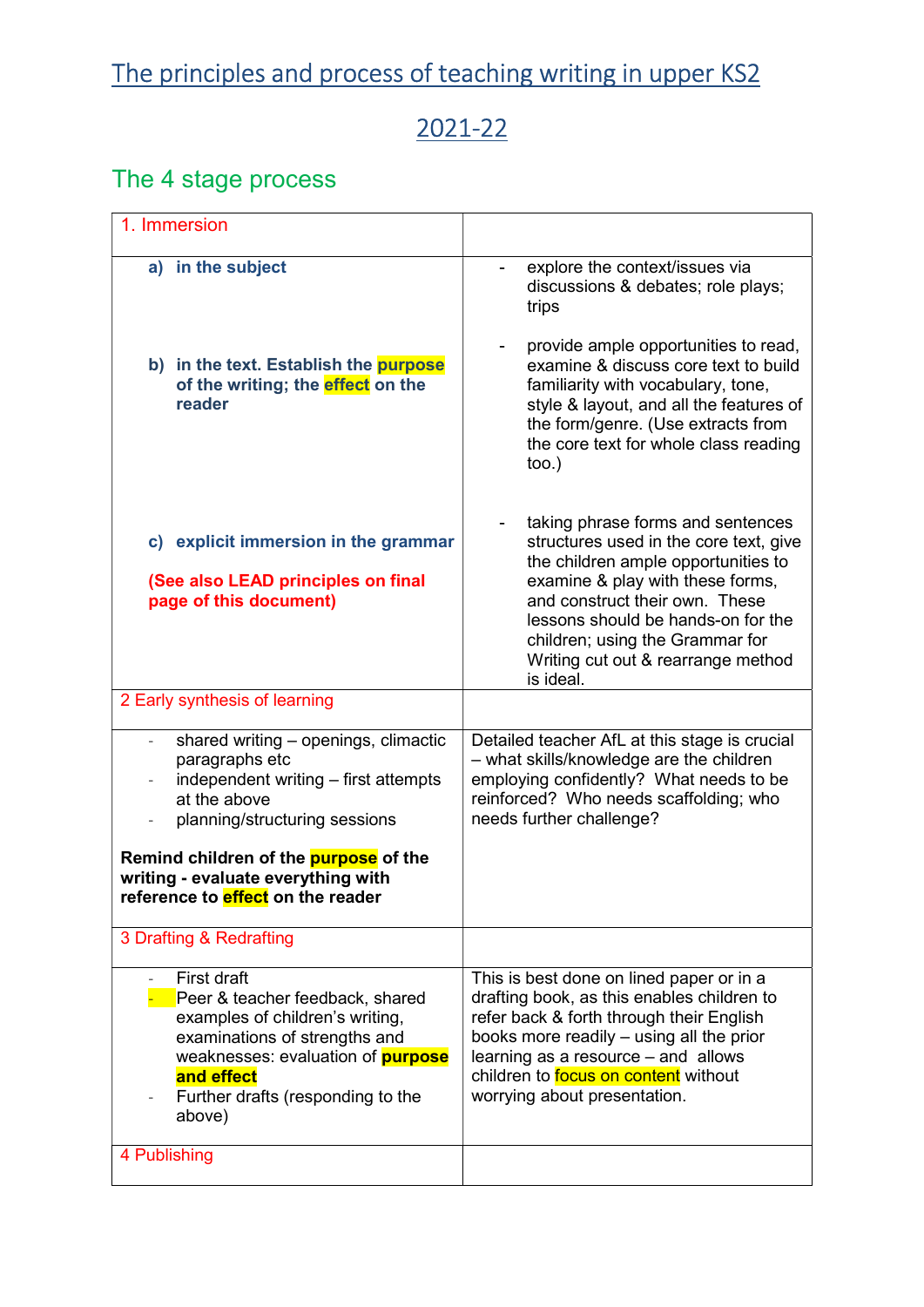#### 2021-22

| Best handwriting- pride in final outcome! | All drafts must be kept in drafting books,<br>apart from final drafts, which should be kept |
|-------------------------------------------|---------------------------------------------------------------------------------------------|
|                                           | in blue English books.                                                                      |

#### Planning, Drafting and Feedback across the 4 Stages\*

The writing process involves planning, drafting and reviewing, but it is not a three stage chronological process: it is recursive and cyclical.

At Haseltine, we encourage authorship at all stages of the process via the following methods:

#### Stage 1: Brainstorming

Use draft books to capture initial ideas, word banks, practice sentences, freewriting, experimental writing; this part of the process is not marked and the focus is on the development of ideas.

#### Stage 2: First Drafts

Drafting of small sections of text: a character description; setting the scene; the introduction to an argument; a paragraph of explanation; here, marking should begin focusing on the developing of creativity and structuring of ideas and not focus on secretarial elements (punctuation and spelling etc).

#### Stage 3: Further Drafting

Children will respond to guidance and feedback, as further drafts are undertaken. Give time for reviewing writing, including teaching children to regularly re-read and re-draft as they are writing. Techers should use examples of student writing for modelling/ whole class editing etc; the drafting at this stage will become more formal and extended. Marking will become more explicit in terms of content and SPAG errors addressed in preparation for final draft.

#### Stage 4: Published Piece

Creating portfolios of writing across the year, and encourage children to revise some pieces after time has elapsed.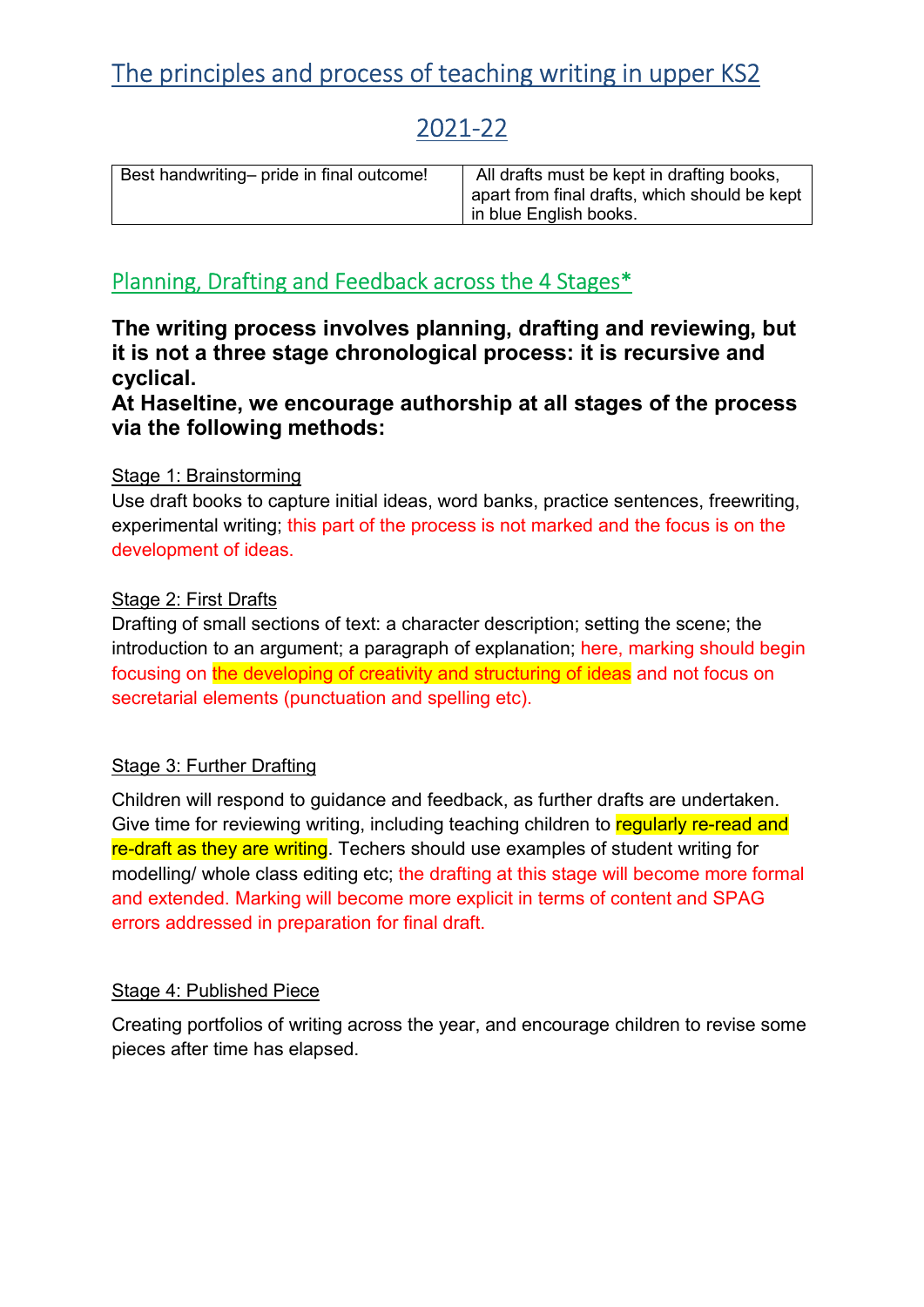## 2021-22

\* DfE,National Curriculum, Upper Key Stage 2, pg 37, Statutory Requirements – writing and composition.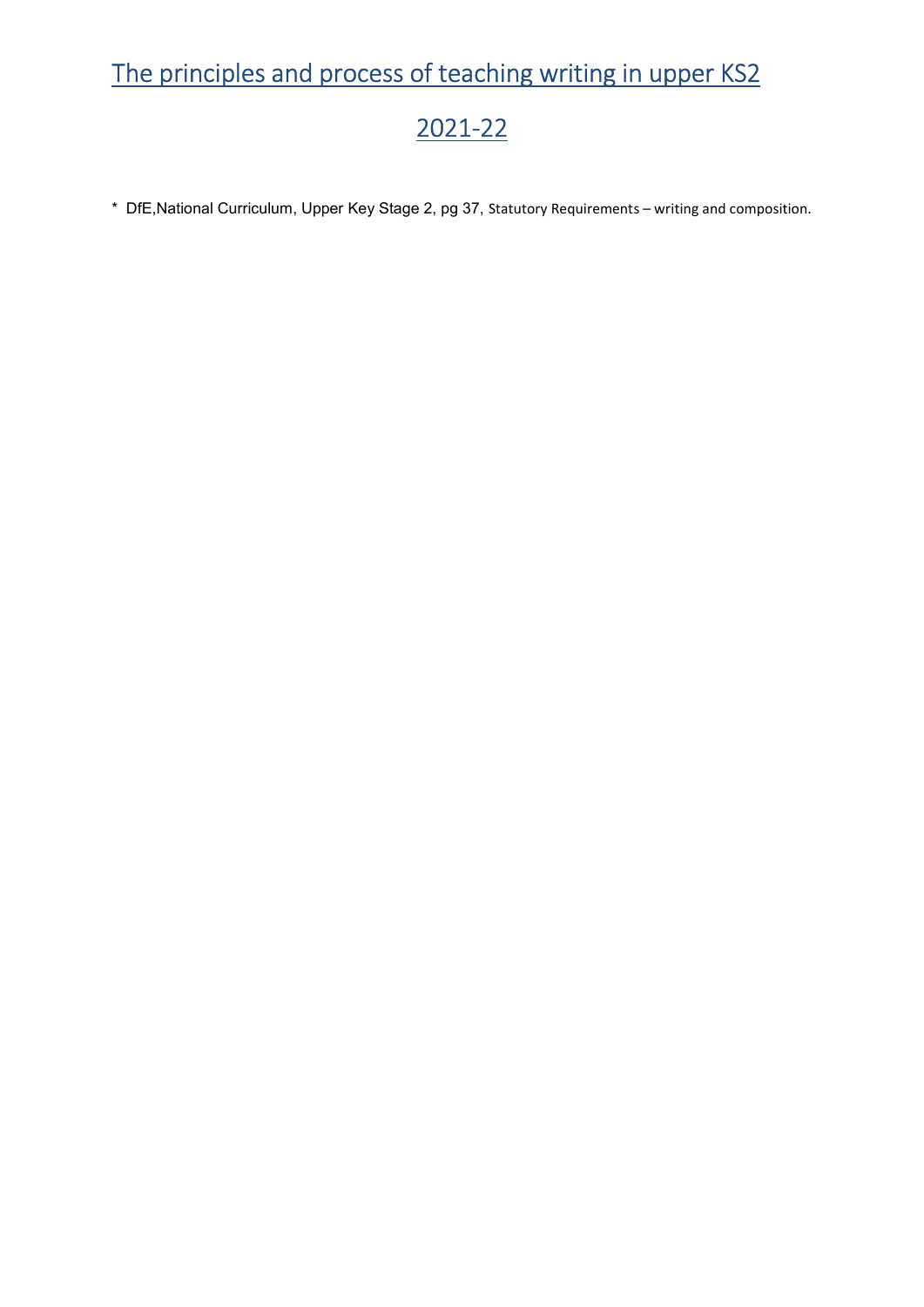#### 2021-22

#### The Principles in Detail

#### A) Final outcome

This should be:

- a) based on a form/genre which exists in the real world
- b) challenging & interesting enough to sustain a half term's teaching
- c) exemplified by a quality text used in class (a published work rather than an exemplar written by a teacher)
- d) must relate to texts being studied in class

Teachers should also determine the purpose of this outcome; this will help children keep the reader in mind

For example:

- most informative writing, from fact files to travel guides, exists 'to inform and inspire';

- Horrible Histories/Horrible Science exist to be 'knowledgeable and entertaining'.

- most fiction – whether it is creating empathy, suspense or mystery - must provide 'pictures in the reader's mind and feelings in the reader's heart'.

#### B) Planning

Work backwards from the final outcome – what will the children be writing as a final piece and what skills will they need to learn in order to do this effectively?

Ensure your lessons will equip the children with the **skills & knowledge** needed to write a piece of **substance and quality**.

#### C) English books must be a valuable writing resource which enable children to achieve lesson outcomes.

Children's books should be working documents, supporting them in their writing. By the time they come to write their final pieces, their books should contain a variety of the following:

- Word & phrase banks
- Working examples of sentence structures
- Brainstorming of ideas and examples of trial and error in children's creative exploration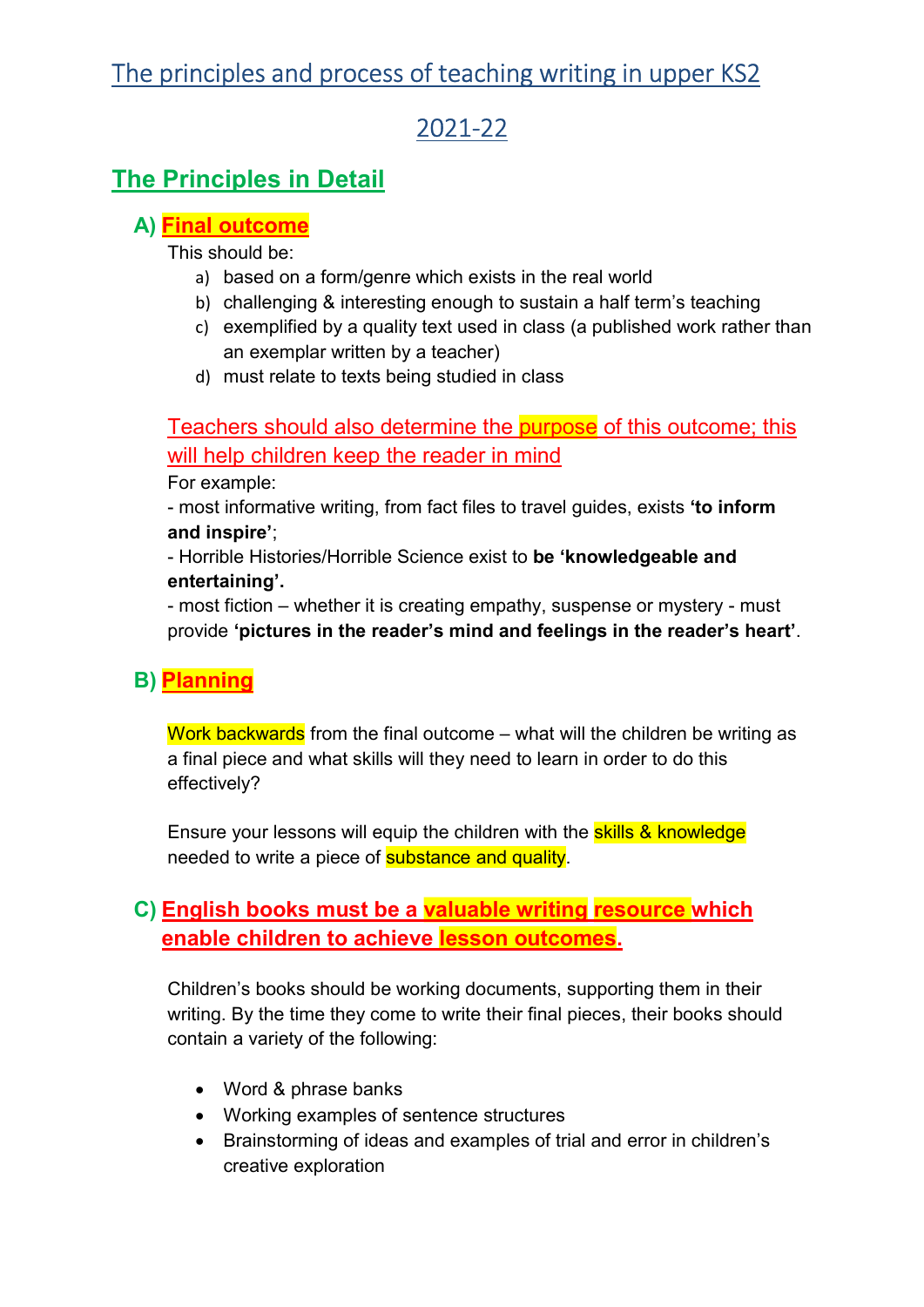#### 2021-22

- Explorations of the text's key features (not just what is used, but also why: e.g. Horrible Histories use subheadings to guide the reader, and make them alliterative to keep the tone light)
- Reminders of role plays/hot seating/conscience alleys/debates (mind maps/photos/short written responses)
- Drawings of characters
- Imaginative explorations of characters' inner life/backstory (e.g. diary entries)
- Shared writes

Older KS2 children may also have:

• Notes from class discussions/power points/videos

When writing, children should be using their draft books (along with any other relevant learning) to help them structure and inform their pieces.

#### D) Grammar

Children must learn grammatical concepts in context. Following the LEAD method, the grammatical structures you teach should come from the texts they are studying and writing (see LEAD attachment). They need to be able to apply the grammar they are taught to writing which is meaningful and relevant to them in that moment. Developing young writers' understanding of the language choices they can make in their own writing will enable them to achieve a range of possibilities rather than one closed outcome.

Eg: Application Context Capital letters  $\longrightarrow$  Proper Nouns  $\longrightarrow$  Travel Guide

(countries, cities and landmarks to visit)

#### E) Creative freedom and experimentation

Vital to the writing process is experimentation, exploration and trial and error. Children must be given opportunities to explore their ideas on paper/in draft books, with the freedom to cross-out, annotate and organise before committing to a formal draft. Presentation should not be a concern for teachers during this process – the focus for both child and teacher must be on the development of creative ideas to influence/persuade/impact the reader. Children should learn to have their choices challenged (by teacher/peer feedback) and be prepared to defend or modify as appropriate. See LEAD document, especially the final section on promoting independence rather than compliance.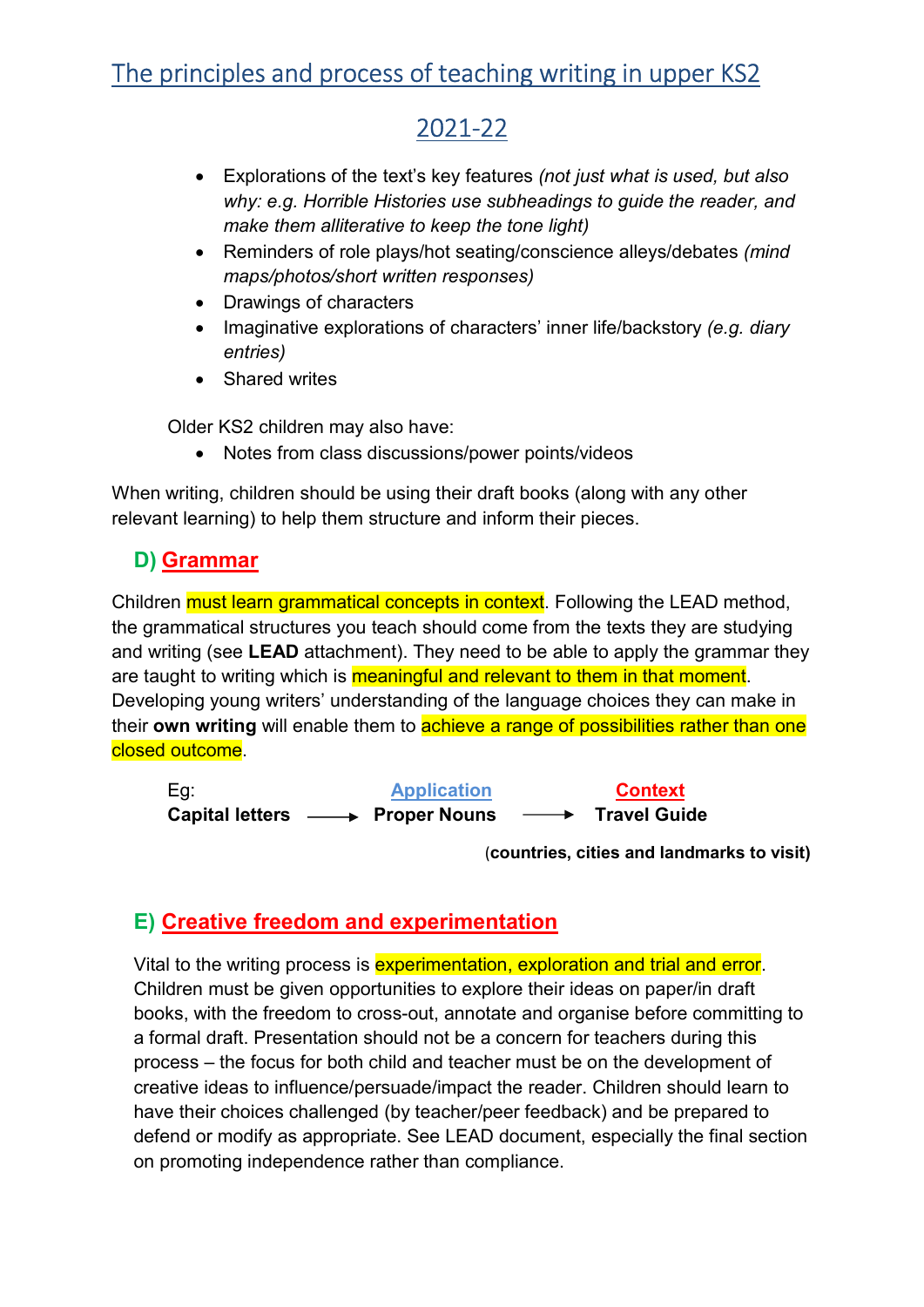## 2021-22

#### Teaching Grammar in Context

| <b>PRINCIPLE</b>          | <b>EXPLANATION</b>                                                                                            | <b>RATIONALE</b>                                                                                                                                             |
|---------------------------|---------------------------------------------------------------------------------------------------------------|--------------------------------------------------------------------------------------------------------------------------------------------------------------|
| <b>LINKS</b>              | Make a <i>link</i> between the<br>grammar being introduced<br>and how it works in the<br>writing being taught | To establish a purposeful learning<br>reason for addressing grammar, and<br>connect grammar with meaning and<br>rhetorical effect                            |
| <b>EXAMPLES</b>           | Explain the grammar through<br>showing examples, not<br>lengthy explanations                                  | To avoid writing lessons becoming<br>mini-grammar lessons, and to allow<br>access to the structure even if the<br>grammar concept is not fully<br>understood |
| <b>AUTHENTIC</b><br>TEXTS | Use <i>authentic</i> texts as<br>models to link writers to the<br>broader community of writers                | To integrate reading and writing and<br>show how 'real' writers make language<br>choices                                                                     |
| <b>DISCUSSION</b>         | Generate dialogic<br>discussion about grammar<br>and its effects                                              | To promote deep metalinguistic<br>learning about why a particular choice<br>works, and to develop independence<br>rather than compliance<br>8                |